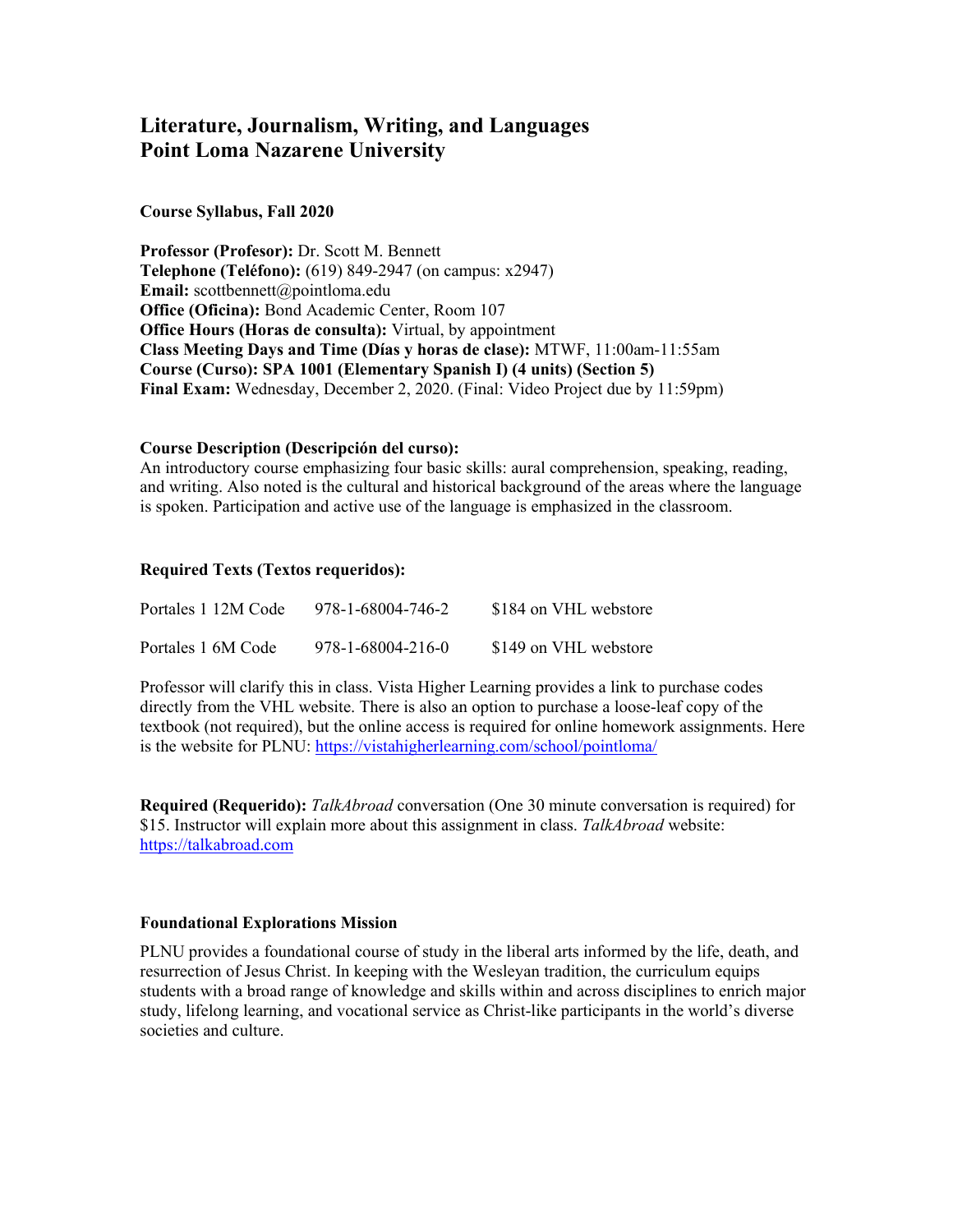# **Course Learning Outcomes (CLOs)**:

By the end of the SPA 101-102 sequence, students will be able to:

1. Speak at the mid to high novice level using basic formulaic and memorized materials within the student's own experience.

2. Recognize basic connected discourse that uses vocabulary and grammar within the student's own experience.

3. Write discrete sentences as well as simple connected paragraphs using memorized vocabulary and grammar structures.

4. Read cultural texts that employ familiar vocabulary and cognates as well as learned grammatical structures.

5. Demonstrate comprehension of basic cultural mores and patterns of living of the target culture(s) studied.

### **PLNU Mission (To Teach ~ To Shape ~ To Send):**

Point Loma Nazarene University exists to provide higher education in a vital Christian community where minds are engaged and challenged, character is modeled and formed, and service is an expression of faith. Being of Wesleyan heritage, we strive to be a learning community where grace is foundational, truth is pursued, and holiness is a way of life.

## **COURSE CREDIT HOUR INFORMATION**

In the interest of providing sufficient time to accomplish the stated Course Learning Outcomes, this class meets the PLNU credit hour policy for a 4 unit class delivered over 16 weeks. It is anticipated that students will spend a minimum of 37.5 participation hours per credit hour on their coursework. For this course, students will spend an estimated 150 total hours meeting the course learning outcomes. The time estimations are provided in the Canvas modules.

**Grading (Calificación):** The final grade is based on the following point scale. (La nota final se basa en la siguiente escala de puntos):

| Final: Video Project (Examen final: Proyecto de video)100              |  |
|------------------------------------------------------------------------|--|
| Vocabulary Quizzes (Pruebas de vocabulario) (8)80 (10 points per quiz) |  |
|                                                                        |  |
|                                                                        |  |
| TalkAbroad Conversation (One 30-minute conversation)50                 |  |
| Cultural Engagement Assignments (2) (TBA in class)50 (25 points each)  |  |
| Attendance (Asistencia) and Participation (Participación)100           |  |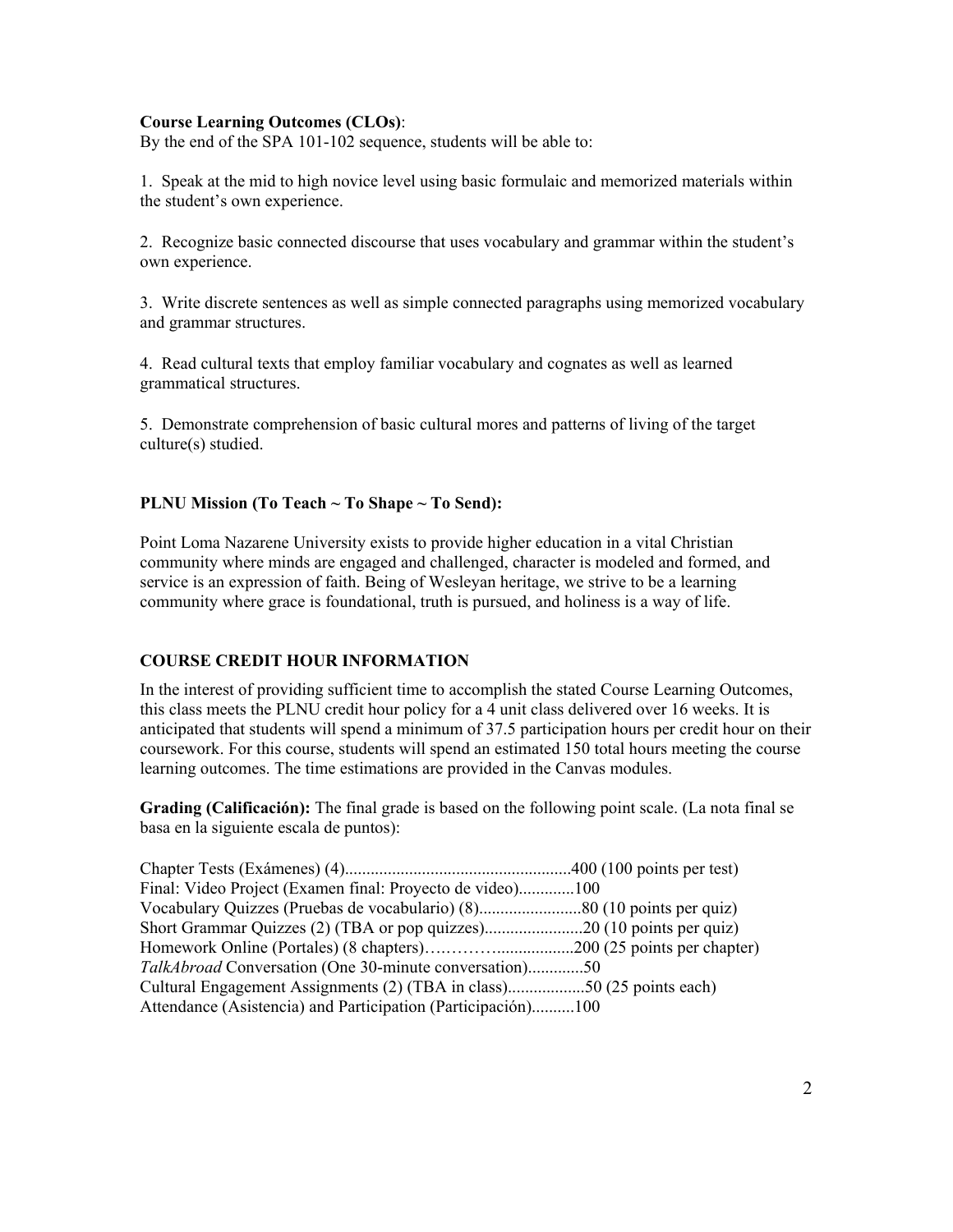## **Grading Scale:**

| 930-1000 |    | 780-799 | $($ + | 600-629 | D- |
|----------|----|---------|-------|---------|----|
| 900-929  | А- | 730-779 |       | $0-599$ | F  |
| 880-899  | B+ | 700-729 | С-    |         |    |
| 830-879  | В  | 680-699 | $D+$  |         |    |
| 800-829  | В- | 630-679 |       |         |    |

**Extra Credit:** Please see description #3 below, on the 3 "C"s. Students can do up to 2 extra credit activities during the semester, for 10 points each. Also, there will be an opportunity to do one hour of conversation for 10 points of extra credit. Please see #5 below, Conversation.

## **Course Policies:**

## **Student Responsibilities (Responsabilidades del/ de la estudiante):**

**1. Class participation and attendance (La asistencia y la participación en clase):** Regular and punctual attendance in all classes for which a student is registered is considered essential to optimum academic achievement. Therefore, regular attendance and participation in each class are two of the course requirements to be met. There are no allowed or excused absences except when absences are necessitated by certain university sponsored activities and approved in writing by the Provost of the university. You must be in class to participate (or Zoom sessions), since we do conversation, review, and active practice with the material. **The first two absences do not count**, but after, 1% of grade will be deducted per absence (**10 points per absence**). **After 6 unexcused absences, the professor reserves the right to de-enroll the student from the class. After 12 absences (20% of the grade), a student cannot pass the class, and will receive an F for the course (per university policy).** Our classroom environment will be one of "mutual respect" and a "community of learning." What this means is that you should not be embarrassed or discouraged to participate—and mistakes will be considered part of the learning process that everyone can benefit from. If you do not understand something, do not hesitate to ask for further explanation. **Please see the details below concerning synchronous / asynchronous learning and how this affects attendance.**

# **PLNU ATTENDANCE AND PARTICIPATION POLICY**

Regular and punctual attendance at all **synchronous** class sessions is considered essential to optimum academic achievement. If the student is absent for more than 10 percent of class sessions (virtual or face-to-face), the faculty member will issue a written warning of deenrollment. If the absences exceed 20 percent, the student may be de-enrolled without notice until the university drop date or, after that date, receive the appropriate grade for their work and participation. In some courses, a portion of the credit hour content will be delivered **asynchronously** and attendance will be determined by submitting the assignments by the posted due dates. See [Academic Policies](https://catalog.pointloma.edu/content.php?catoid=46&navoid=2650#Class_Attendance) in the Undergraduate Academic Catalog. If absences exceed these limits but are due to university excused health issues, an exception will be granted.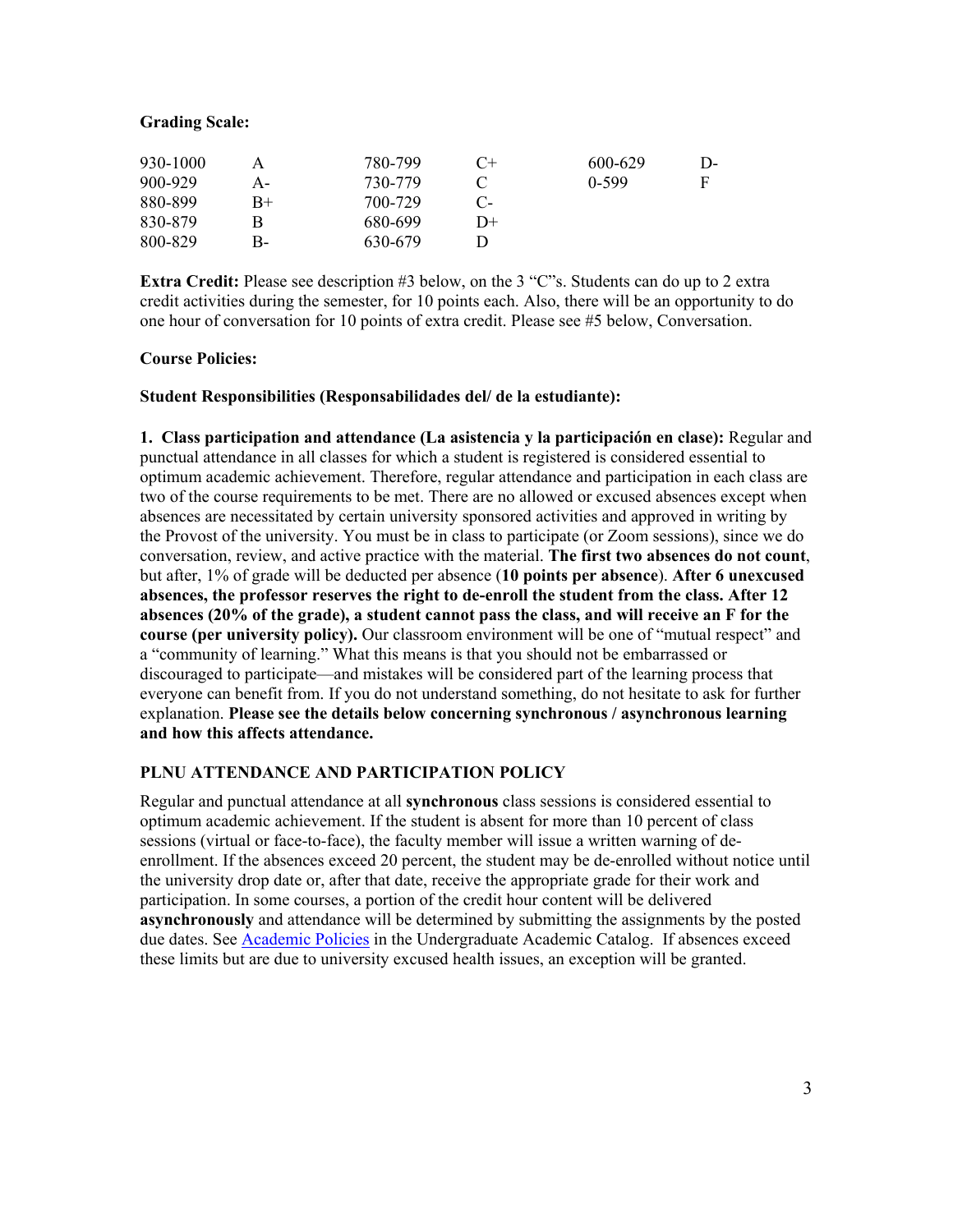## **Asynchronous Attendance/Participation Definition**

A day of attendance in asynchronous content is determined as contributing a substantive note, assignment, discussion, or submission by the posted due date. Failure to meet these standards will result in an absence for that day. Instructors will determine how many asynchronous attendance days are required each week.

# **IMPORTANT NOTE: It is EXTREMELY important and necessary to study and review the material by completing the online homework and assignments.**

**2. Tests (Exámenes):** There will be a test given after every two chapters during the term. It will be imperative to do a thorough review before each test since the material is cumulative. **There are no make-up exams.** There will also be a departmental final exam. The final exam is comprehensive. There will also be vocabulary quizzes for each chapter, and two short grammar quizzes (TBA or pop quizzes) throughout the semester.

**3. The 3 "C"s: Culture, Community, Church:** Students will be offered to participate in some activities outside of class, all for **extra credit**. Students can choose an approved cultural event (film, online concert, virtual museum, Webinar or presentation, etc.) or an online church service in Spanish. Students must do a brief response paper (one page, in Spanish or English) on what they do, and make sure to turn it in. Sometimes the professor will provide a worksheet to fill out with questions to answer instead of a write-up. **All activities must be pre-approved by the professor.** Students can receive up to **20 points extra credit**, depending on level of involvement. Normally, each activity will be worth 10 points, with a limit of 2 per semester. If you choose a museum, church, film etc. **it is necessary to take a photo of yourself watching the event. No photo = no credit! Also, to clarify again, your event MUST be pre-approved by the professor. Please ask first to get your idea approved!**

# **4. Cultural Engagement Assignment (Tarea cultural):**

Students will be required to complete **two cultural engagement assignments** during the class, such as visiting an online museum (and answering questions), or watching films in Spanish (and answering questions), or possibly doing a short research project on a topic or person from the Spanish-speaking world.

**Not just any assignment or idea can fulfill this requirement; the activities need to be approved by the professor.** It will be necessary to take a photo of yourself doing the activity (if they are films or a visit to a virtual museum). **No photo = no credit!** In other words, if you are watching a film, please snap a quick photo of yourself watching the film. Likewise, if you are visiting an online museum, take a quick photo of yourself to show that you were doing the activity. The professor will provide more information in class.

**5. Conversation (Conversación):** Students will have the opportunity to attend conversation sessions for **extra credit**. Professor will provide times for a Spanish Coffee Hour, or conversation sessions that can be done by appointment. The idea is to not talk about grammar and class review, but to simply **practice conversational Spanish**. It is a good idea to arrange a small group ahead of time to have more interaction. **An hour of conversation is worth 10 extra credit points**, but students are encouraged to keep practicing and improving their Spanish even after receiving the 10 points. **More information will be provided in class.**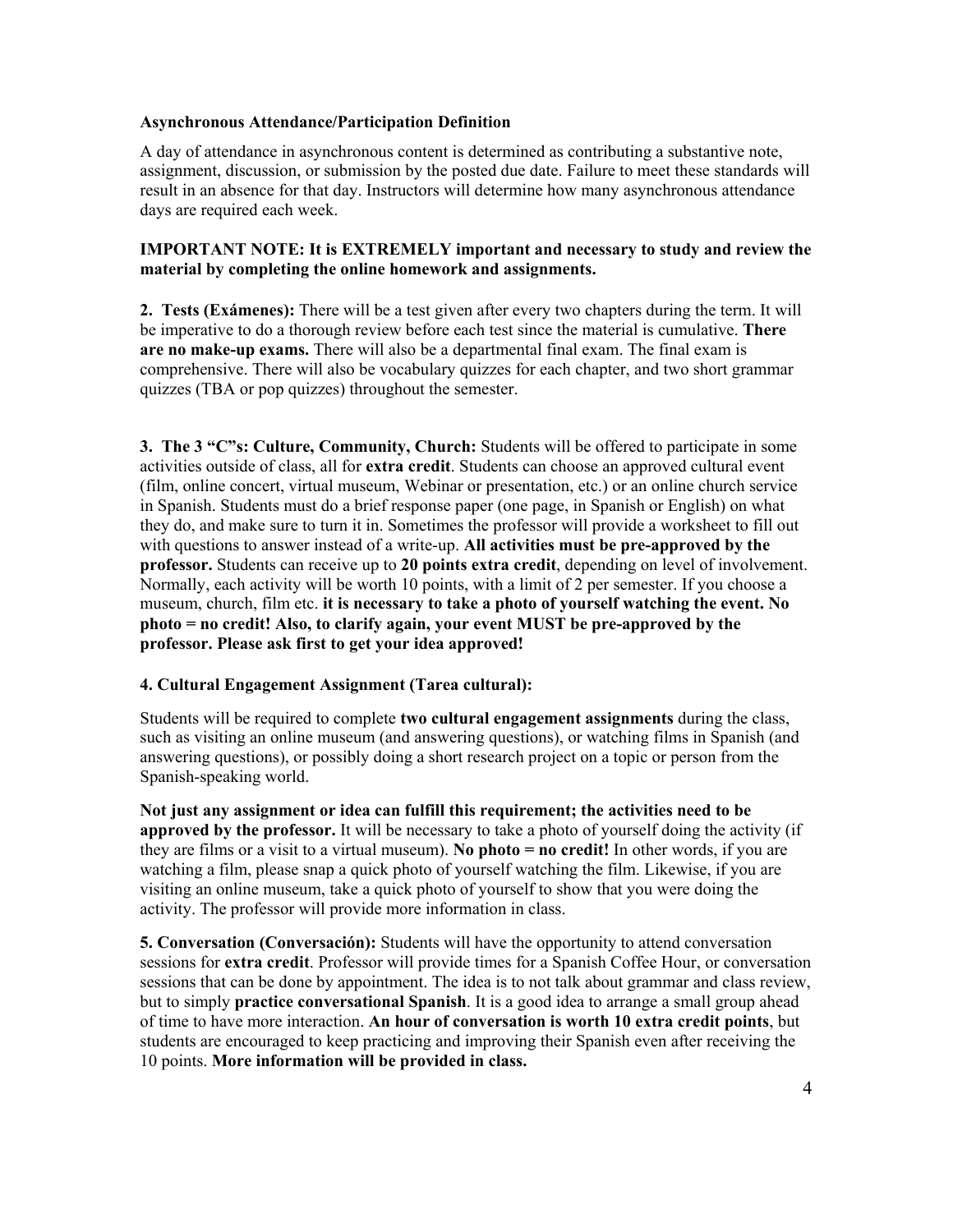# **PLNU Copyright Policy**

Point Loma Nazarene University, as a non-profit educational institution, is entitled by law to use materials protected by the US Copyright Act for classroom education. Any use of those materials outside the class may violate the law.

# **PLNU Academic Honesty Policy**

Students should demonstrate academic honesty by doing original work and by giving appropriate credit to the ideas of others. Academic dishonesty is the act of presenting information, ideas, and/or concepts, as one's own when in reality they are the results of another person's creativity and effort. A faculty member who believes a situation involving academic dishonesty has been detected may assign a failing grade for that assignment or examination, or, depending on the seriousness of the offense, for the course. Faculty should follow and students may appeal using the procedure in the university Catalog. See [Academic Policies](http://catalog.pointloma.edu/content.php?catoid=18&navoid=1278) for definitions of kinds of academic dishonesty and for further policy information.

# **PLNU Academic Accommodations Policy**

While all students are expected to meet the minimum standards for completion of this course as established by the instructor, students with disabilities may require academic adjustments, modifications or auxiliary aids/services. At Point Loma Nazarene University (PLNU), these students are requested to register with the Disability Resource Center (DRC), located in the Bond Academic Center. (DRC@pointloma.edu or 619-849-2486). The DRC's policies and procedures for assisting such students in the development of an appropriate academic adjustment plan (AP) allows PLNU to comply with Section 504 of the Rehabilitation Act and the Americans with Disabilities Act. Section 504 (a) prohibits discrimination against students with special needs and guarantees all qualified students equal access to and benefits of PLNU programs and activities. After the student files the required documentation, the DRC, in conjunction with the student, will develop an AP to meet that student's specific learning needs. The DRC will thereafter email the student's AP to all faculty who teach courses in which the student is enrolled each semester. The AP must be implemented in all such courses.

If students do not wish to avail themselves of some or all of the elements of their AP in a particular course, it is the responsibility of those students to notify their professor in that course. PLNU highly recommends that DRC students speak with their professors during the first two weeks of each semester about the applicability of their AP in that particular course and/or if they do not desire to take advantage of some or all of the elements of their AP in that course.

# **USE OF TECHNOLOGY**

In order to be successful in the online environment, you'll need to meet the minimum technology and system requirements; please refer to the *[Technology and System Requirements](https://help.pointloma.edu/TDClient/1808/Portal/KB/ArticleDet?ID=108349)* information. Additionally, students are required to have headphone speakers compatible with their computer available to use. If a student is in need of technological resources please contact [student-tech](mailto:student-tech-request@pointloma.edu)[request@pointloma.edu.](mailto:student-tech-request@pointloma.edu)

Problems with technology do not relieve you of the responsibility of participating, turning in your assignments, or completing your class work.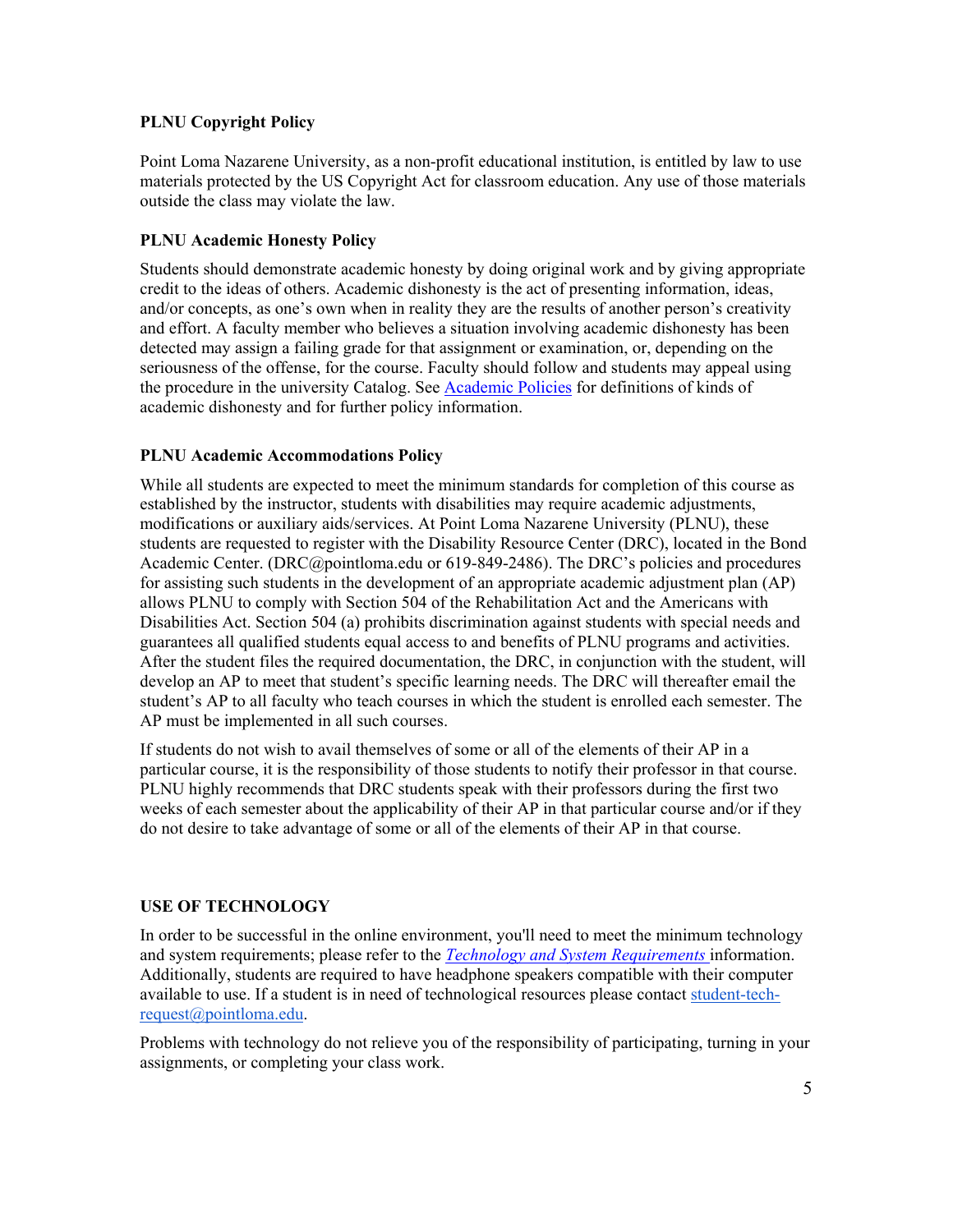#### **Ferpa Policy**

In compliance with federal law, neither PLNU student ID nor social security number should be used in publicly posted grades or returned sets of assignments without student written permission. This class will meet the federal requirements by (Note: each faculty member should choose one strategy to use: distributing all grades and papers individually; requesting and filing written student permission; or assigning each student a unique class ID number not identifiable on the alphabetic roster.) Also in compliance with FERPA, you will be the only person given information about your progress in this class unless you have designated others to receive it in the "Informational Release" section of the student portal.

#### **Final Examination Policy**

Successful completion of this class requires taking the final examination **on its scheduled day**. The final examination is posted on the class schedules site. No requests for early examinations or alternative days will be approved.

#### **Calendario, horario de curso**

**agosto 17-21** semana 1

M17 Introducción al curso. Lección 1: 1.1 Nouns and Articles pp. 12-15 (ZOOM)

T18 Lección 1: 1.2 Numbers 0-30 pp. 16-19 (Portales homework and review)

W19 Lección 1: 1.3 Present tense of ser pp. 19-23 (Practice with Subject pronouns) (ZOOM)

F21 Lección 1: 1.4 Telling Time pp. 24-27 (Portales homework and review)

**agosto 24-28** semana 2

M24 Lección 1: Preguntas de conversación (ZOOM)

T25 Lección 1: Recapitulación (Portales review for Lesson 1)

W26 Lección 1: más conversación y práctica con el vocabulario (ZOOM) **(Prueba de vocabulario: Lección 1) (All Lesson 1 homework due today)**

F28 Lección 2: estudiar y practicar con el nuevo **vocabulario** p. 76 (especialmente los verbos -ar)

**agosto 31-septiembre 8** semana 3

M31 Lección 2: 2.1 Los verbos **-ar** pp. 50-54 (ZOOM)

T1 Lección 2: 2.2 Forming questions in Spanish pp. 55-58 (especially the question words p. 56) W2 Lección 2: 2.3 Present tense of **estar** pp. 59-62, Preguntas de conversación (ZOOM)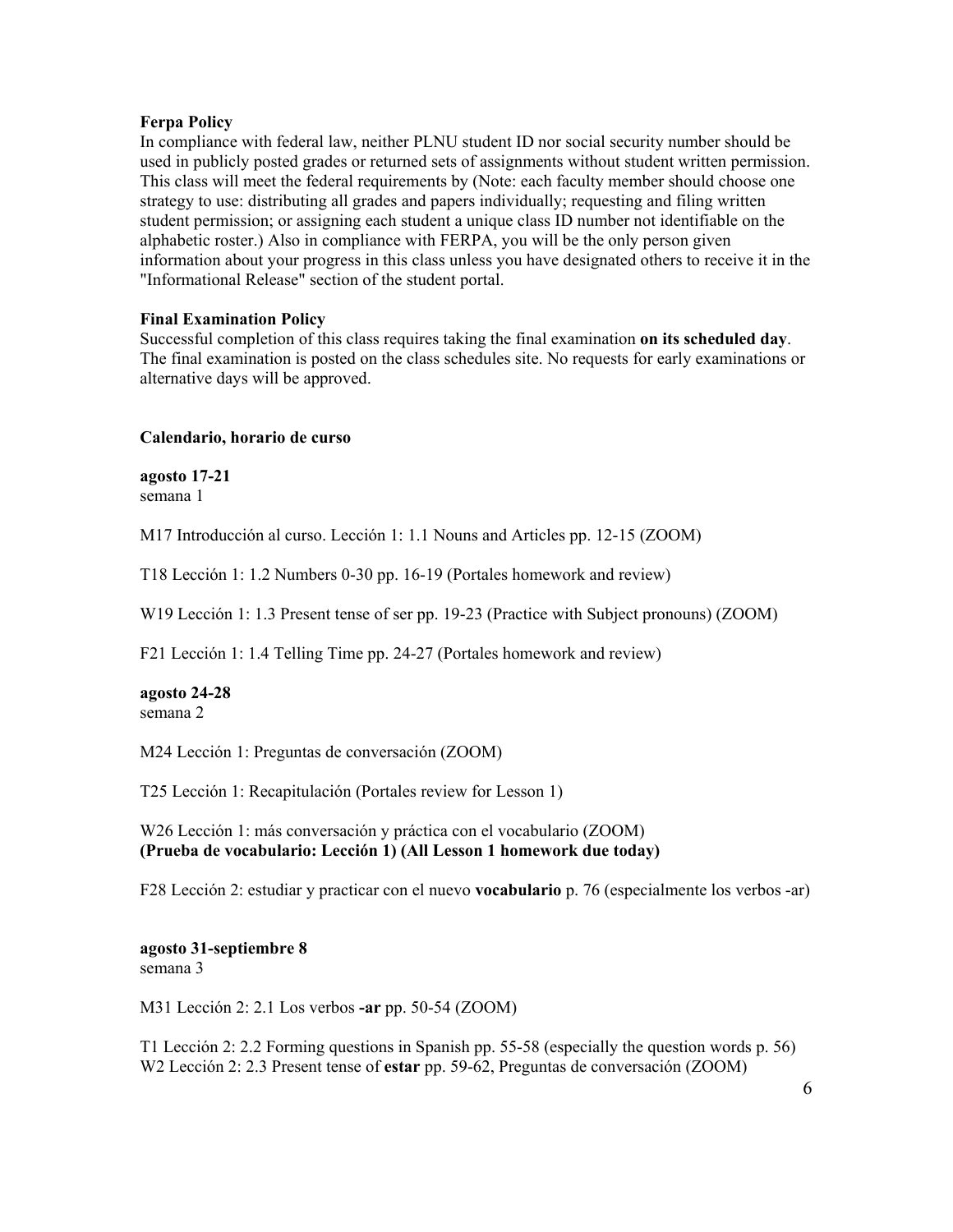F4 2.4 Numbers 31 and higher pp. 63-65

**septiembre 7-11** semana 4

M7 Lección 2: Recapitulación pp. 66-67, Repasar para Examen 1 (ZOOM) **(Prueba de vocabulario: Lección 2) (All Lesson 2 homework due today)**

T8 Examen 1 (Lecciones 1 y 2)

W9 Lección 3: 3.1 Descriptive adjectives pp. 88-92 (ZOOM)

F11 Lección 3: Family Tree Drawing / Activity

**septiembre 14-18** semana 5

M14 Lección 3: 3.3 Present tense of **-er** and **-ir** verbs pp. 96-99 (ZOOM)

T15 Lección 3: 3.4 Present tense of **tener** and **venir** pp. 100-103

W16 Lección 3: Preguntas de conversación (ZOOM)

F18 Lección 3: Recapitulación pp. 104-105

**septiembre 21-25** semana 6

M21 Lección 3: Repasar el vocabulario (ZOOM) **(Prueba de vocabulario: Lección 3) (All Lesson 3 homework due today)**

T22 Lección 4: estudiar y practicar con el nuevo **vocabulario** p. 150 (especialmente los verbos)

W23 Lección 4: 4.1 Present tense of **ir** pp. 126-128, 4.2 Stem-changing verbs: e-ie, o-ue (ZOOM)

F25 Lección 4: hoja de práctica (Stem-changing verbs)

# **septiembre 28-octubre 2**

semana 7

M28 Lección 4: 4.3 Stem-changing verbs e-i, Finish hoja de práctica (Stem-changing verbs), Preguntas de conversación (ZOOM)

T29 Lección 4: Recapitulación pp. 140-141

W30 Repasar para Examen 2 (ZOOM)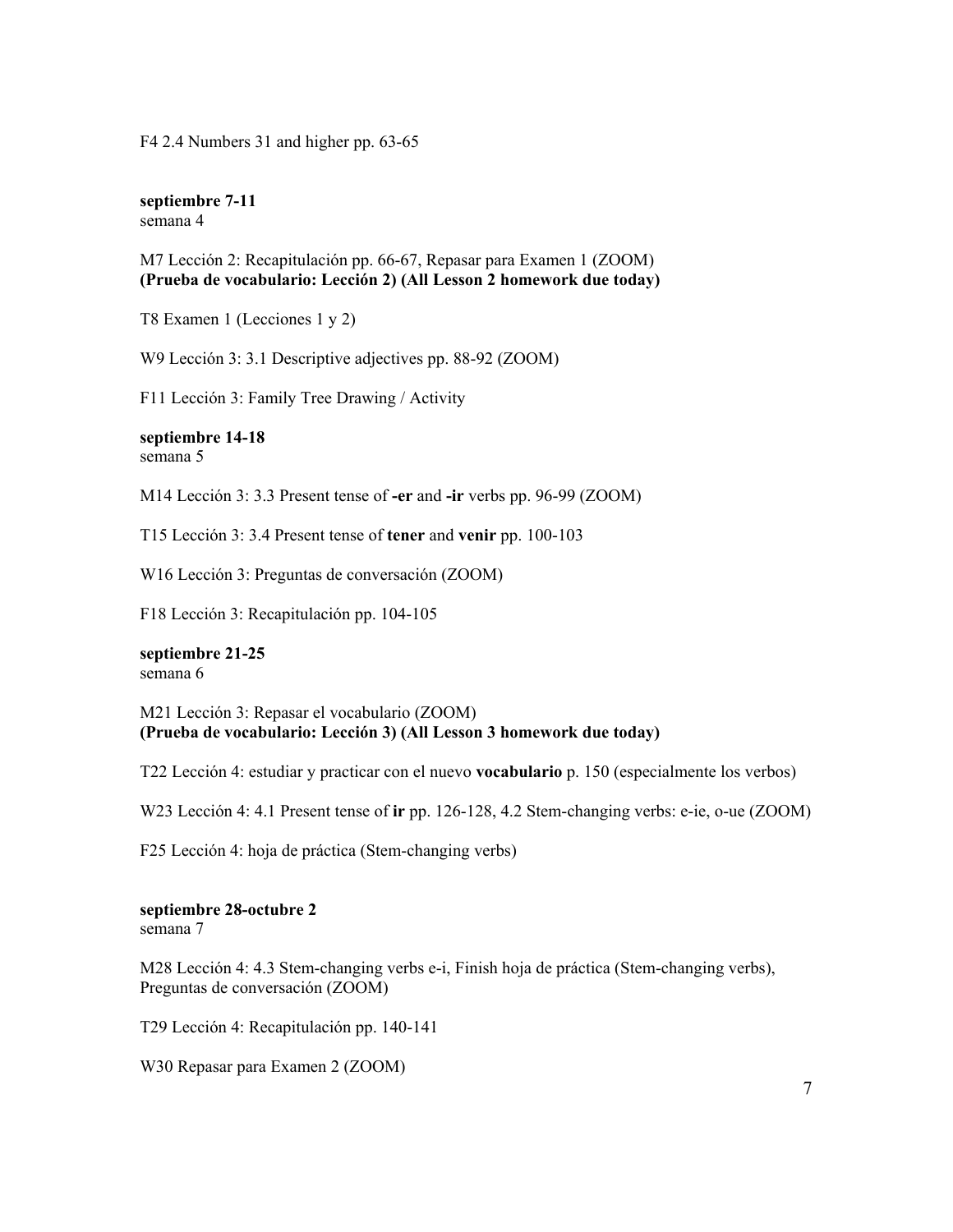#### **(Prueba de vocabulario 4: Lección 4) (All Lesson 4 homework due today)**

F2 Examen 2 (Lecciones 3 y 4)

**octubre 5-9**  semana 8

M5 Lección 5: 5.1 **Estar** with conditions and emotions (ZOOM)

T6 Lección 5: 5.2 The present progressive pp. 166-169

W7 Lección 5: 5.4 Direct object nouns and pronouns (ZOOM)

F9 Lección 5: hoja de práctica Direct object pronouns

#### **octubre 12-16** semana 9

M12 Lección 5: Preguntas de conversación (ZOOM)

T13 Lección 5: Recapitulación pp. 178-179

# W14 Lección 5: Repasar el vocabulario (ZOOM) **(Prueba de vocabulario: Lección 5) (All Lesson 5 homework due today)**

F16 Lección 6 Lección 6: estudiar y practicar con el nuevo **vocabulario** p. 150 (especialmente los colores y la ropa)

#### **octubre 19-23** semana 10

M19 Lección 6: 6.1 **Saber** and **conocer** pp. 200-201, 6.2 Indirect object pronouns pp. 202-205 (ZOOM)

T20 Lección 6: practicar más con Indirect object pronouns

W21 Lección 6: 6.3 Preterit tense of regular verbs pp. 206-209, Preguntas de conversación (ZOOM)

F23 Lección 6: Recapitulación pp. 214-215

**octubre 26-30** semana 11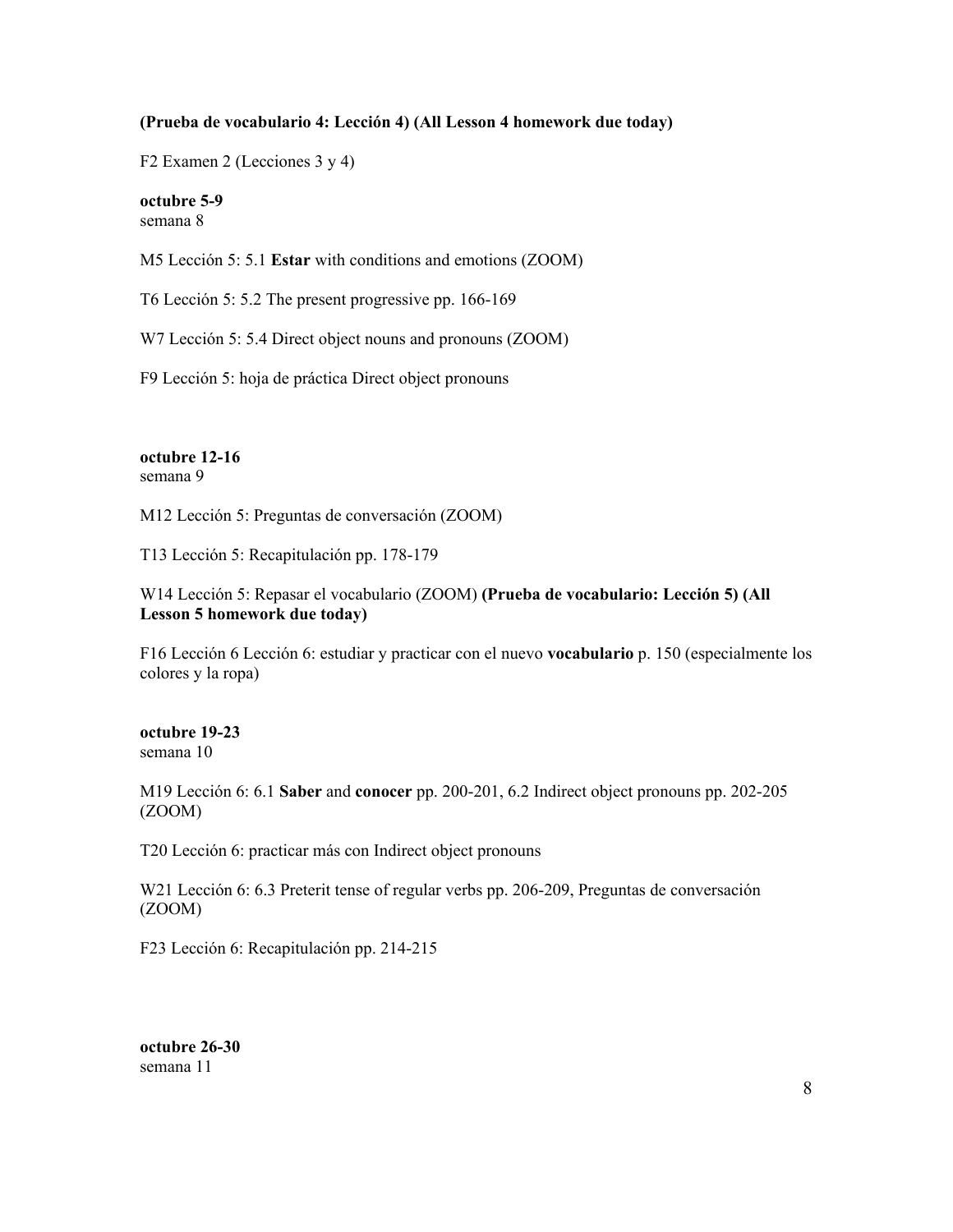## M26 Repasar para Examen 3 (ZOOM) **(Prueba de vocabulario: Lección 6) (All Lesson 6 homework due today)**

T27 Examen 3 (Lecciones 5 y 6)

W28 Lección 7: 7.1 Reflexive verbs pp. 236-239 (ZOOM)

F30 Lección 7: 7.2 Indefinite and negative words pp. 240-243 (study and review)

#### **noviembre 2-6** semana 12

M2 Lección 7: 7.3 Preterit of **ser** and **ir** pp. 244-245

T3 Lección 7: 7.4 Verbs like **gustar**

W4 Lección 7: Preguntas de conversación (ZOOM)

F6 **TalkAbroad** para hoy (TalkAbroad conversation due by today)

**noviembre 9-13** semana 13

M9 Lección 7: Recapitulación pp. 250-251, más práctica con el vocabulario (ZOOM) **(Prueba de vocabulario: Lección 7) (All Lesson 7 homework due today)**

T10 Lección 8: estudiar y practicar con el nuevo **vocabulario** p. 298 (You will not need to study Las comparaciones)

W11 Lección 8: 8.1 Preterit of stem-changing verbs, Preguntas de conversación (ZOOM)

F13 Lección 8: Practicar con más verbos de Lección 8 (Verbos irregulares en el pretérito)

**noviembre 16-20** semana 14

M16 Lección 8: 8.2 Double object pronouns pp. 277-280, Preguntas de conversación (ZOOM)

T17 Lección 8: Recapitulación p. 288 (**No** necesitan hacer 4 y 5 de p. 289)

W18 Repasar para Examen 4 (ZOOM) **(Prueba de vocabulario: Lección 8) (All Lesson 8 vocabulary due today)** F20 Examen 4 (Lecciones 7 y 8)

**noviembre 23-25**